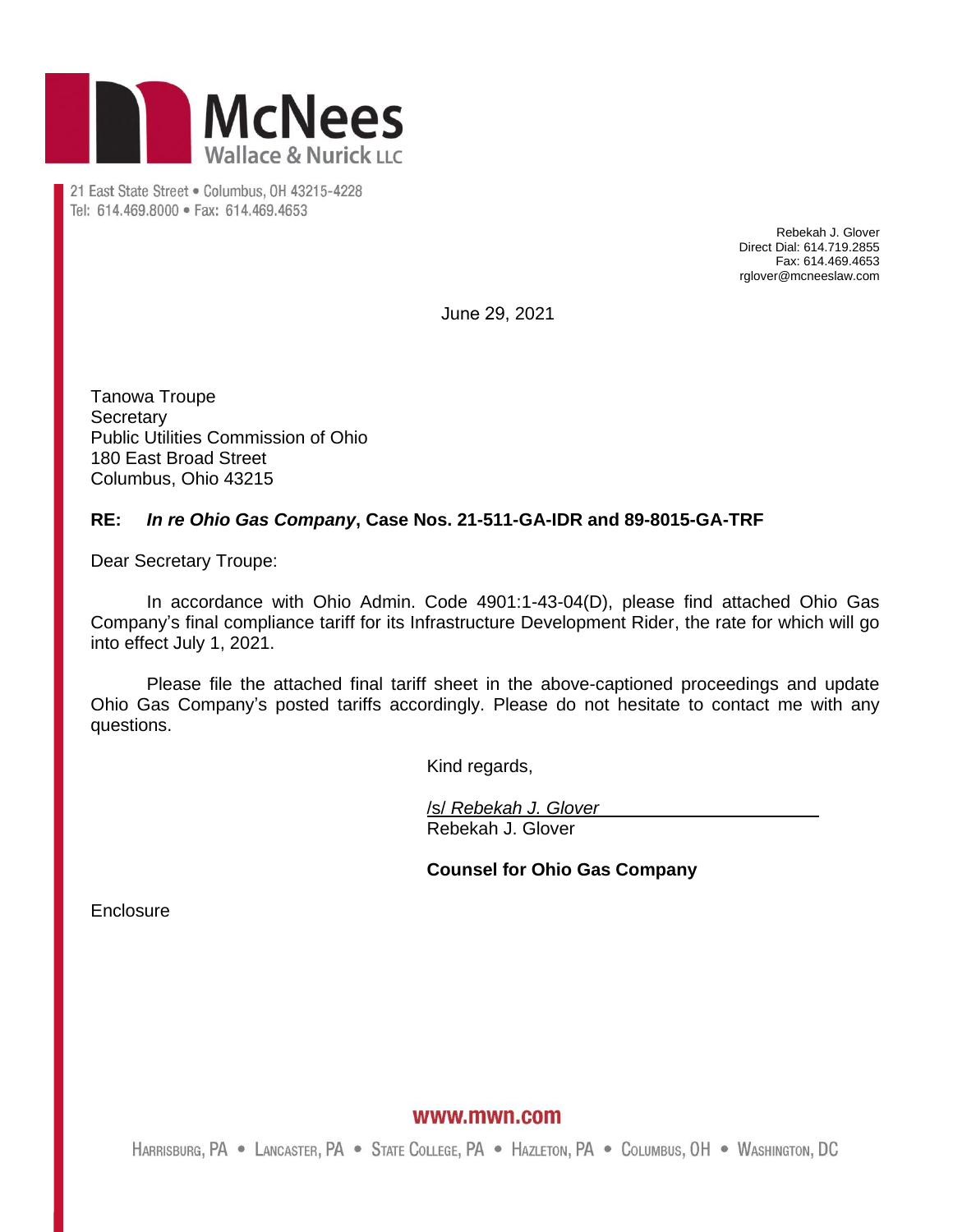## Tariff for Gas Service

## **INFRASTRUCTURE DEVELOPMENT RIDER ("IDR")**

In addition to all other rates and charges applicable to service provided under the General Service rate schedule (Sheet No. 9) or the Transportation Service rate schedule (Sheet No. 10), Customers receiving service pursuant to said rates shall pay an additional amount per month, regardless of gas consumed, to recover costs associated with Commission-approved economic development projects.

The monthly charge shall be \$1.43 per account. The IDR is subject to reconciliation or adjustments, including but not limited to increases or refunds. Such reconciliation or adjustment shall be limited to the 12-month period of expenditures subject to annual review and audit by the Commission if the Commission or Supreme Court of Ohio determines, as a result of an audit, that the IDR was unlawful or unreasonable or included imprudent amounts.

Issued: June 29, 2021 Effective: July 1, 2021

Filed Under Authority of Case No. 21-0511-GA-IDR

Issued by Cinthia Reed, President Bryan, Ohio